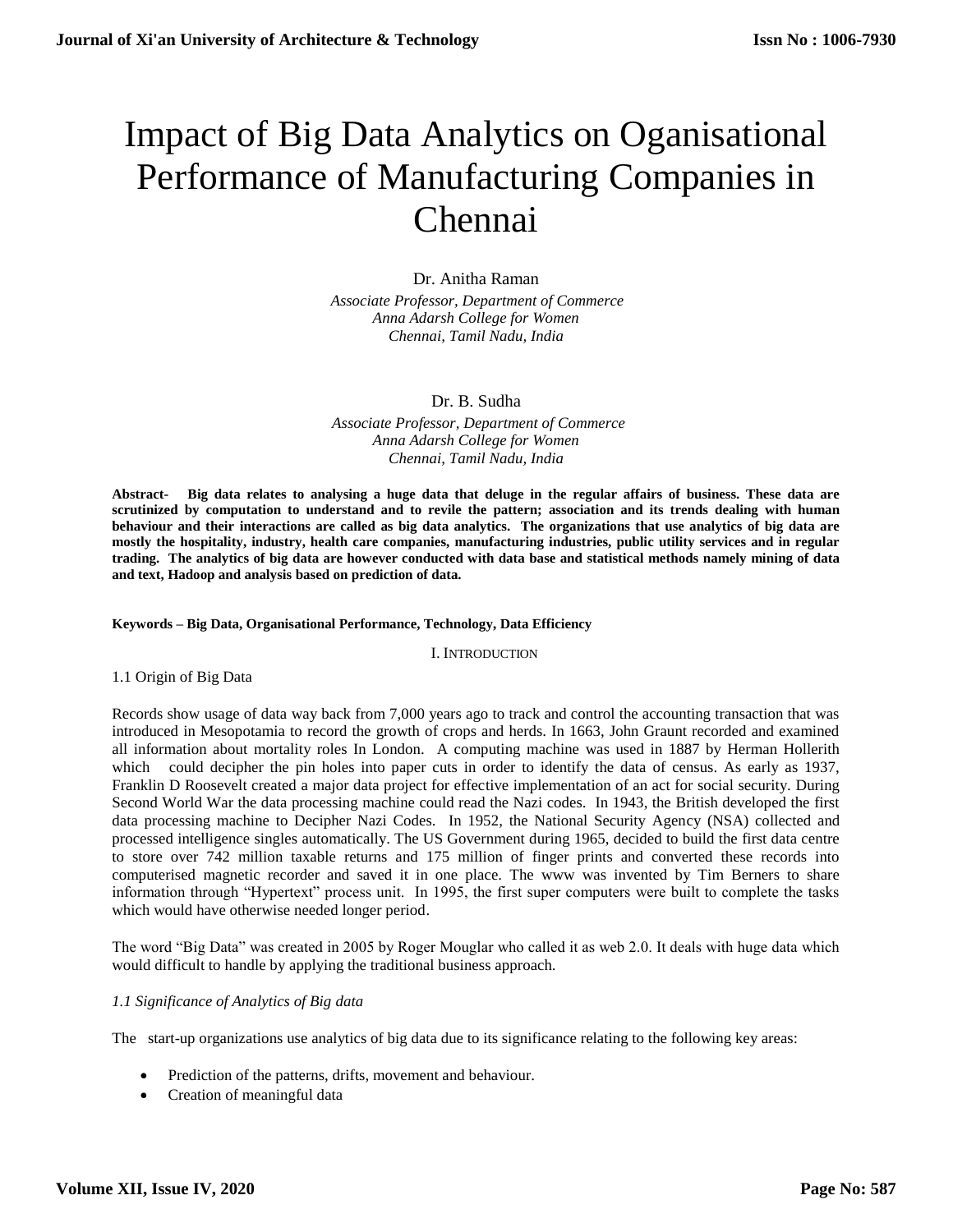- Record, analyse and dissect data in order to present the finding in simple terms.
- To enhance the productivity of the business and
- To instil effective decision making.

## *1.2 Kinds of Analytics of Big Data*

The five analytics of big data are:

- Analytics on the basis of prescription: it is the area of data analytics that focuses on finding the best alternative for a given data.
- Analytics on the basis of diagnosis: it identifies the reasons for any event by applying the methods such as discovery of data, mining of data and correlating the data.
- Analytics on the basis of description: it deals with analysing the back ground of any data collected to state its impact in the business world.
- Predictive Analytics: Varied tools of statistics like data mining, predictive modelling and machine learning are used to study the decisions about future course of action.
- Outcome Analytics: it is the process by which the results of a therapeutic procedure are formally assessed.

## *1.3 Big Data Analytics and Its Importance*

- It enables to identify in real time the root causes of failures.
- It provides a platform to fully design the process and actions for data driven marketing.
- It encourages to attract customers with varied tastes, preferences and buying habits.
- Big Data enables to have the loyalty of customers and also provides the platform to build employee engagement. . It provides sufficient information to re-evaluate the risk portfolios quickly.
- The advanced analytics give the decision-makers the insight they require to build up the competency of the companies.
- It helps to curb down the expenses.
- It enables competitive advantages.
- It enhances productivity.
- It helps to detect errors and frauds.

## *1.4 Drawbacks of Analytics OF Big Data*

- Large volume of data collected are unstructured, making it a cumbersome for the users.
- Big data analysis isolates principles of privacy.
- It succumbs to manipulation of customer records.
- It may lead to increased social stratification.

#### II. REVIEW OF LITERATURE

Big Data deals with the voluminous data and the methods to manage these in different applications like agriculture, banking, mining, education, chemistry, finance, cloud computing, health care etc. It also considers the hidden data which enables us to look for incomprehensible relationship and also take enhanced decisions. Its widespread application and fast development has made it an important concept which people lookout for expanding their interest. There have been various studies on big data analytics with reference to its application, usage, risk involved, etc.

Yang et al. (2017) has related the analytics of big data to the torrent of digital data which usually includes information in the form of texts, geometrics, images, videos, sounds and combination of these which is collected from various sources and also encompasses the sensors, digitizers, scanners, mobile phones, internet, emails and social networks. Jens, christoph loroque, Benjamin Oeser, Anders skoogh and Mukund Subramanian (2018) Analytics relating to big data revolves around specialisation in many industries but is identified with certain limitations like ignoring the concepts of factory, industry 4.0" and so on. It need to be more explanatory as to its utilisation in the practical situations like organisations decision making process, purchase plans, finance disposition and other areas of management. Das&Kumar (2013) Technological changes have given various tools and made it possible for huge data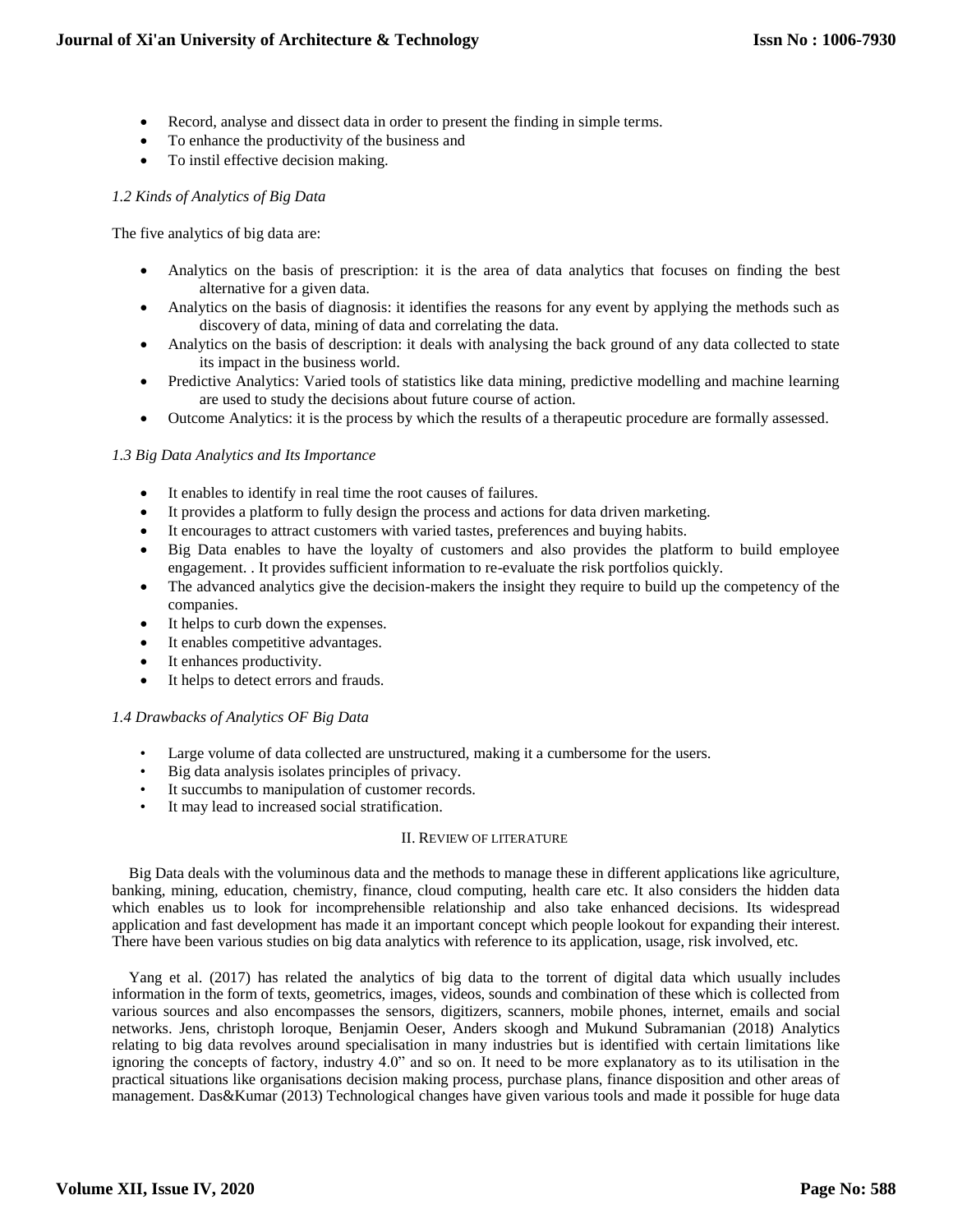concerning semi structural and unstructured data in a short period The task is now to analyse these data systematically for improving the effectiveness and also for obtaining better knowledge. Usage of mining algorithms to extract knowledge from the structured data was suggested and the steps to convert the semi structured data into structured data was laid down as the standard procedure. The authors also indicated the standard framework to analyse the data to get the desired results. Borne K.Top (2014) Studies have pointed out that 3vss will not be able to explain the big data which companies are collecting and storing. Thus validity, veracity, validity, variability, value, vocabulary, venue and vagueness were to be considered for sufficient data interpretation and analysis of big data. Tawfiq Hasanin, Taghi M. Khoshgoftaar, Joffrey.L, Leevy&Richard A Bauder(2019). The study tried to use six data sampling approaches for addressing the effect that class imbalance has on big data analytics and it was reasoned out that adequate efforts were required for the professionals to have proper usage and for the benefit to be derived out of big data. It was noted in the study that RUS was the best choice as it helps to evaluate the results with limited sample and also reduces the training time. Inclusion of performance metrics such as area under precision, recall curve (AUPRC) and the use of big data in other domains also was considered in their study. Russo and Fouts (1997) in their study identified that utilising the existing resources and capabilities to achieve the desired objectives is a must and the need of the hour. Organisations should be prepared and be adaptive to work systematically for good decisions to be taken. Sasa Batistic and Paul Vander Laken studied about the Big Data Analytics performance relationship and the need to explore detailed perspectives about data interpretation. They also indicated the relationship of culture and climate for efficient use of Big Data. Organisation strategy according to their study indicates coordination with BDA and the need for better provision of information for decision making process. Venkatesh Naganathan(2018) stated that the major concern with regard to data management is the security and integrity. Organisations should follow strict rules regarding the security issues and maintaining the confidentiality of the data , as the data is huge and needs caution while use and storage. Consumer privacy should be the topmost concern and the companies which shun from the application of big data will be seen fading away from their business.

Manufacturing companies have been quite apprehensive about the usage of big data due to the huge volume of information they need to acquire and systematically save. They have always found the technical information storage to be quite scientific and also coding and decoding to be a troublesome affair

Very few studies have concentrated on use of big data in manufacturing companies and what impact it would create on organisational performance with the usage of big data.

#### III. OBJECTIVES OF THE STUDY

- 1. To study the existing Big Data analytics of manufacturing companies.
- 2. To find the relationship between the big data analytics and organizational performance in the domain of manufacturing companies.

#### IV. HYPOTHESIS

There is no significant relationship between Big Data analytics and organizational performance

#### V. RESEARCH METHODOLOGY

This empirical study completely encounters with primary data derived from employees in different manufacturing companies of greater Chennai. Questionnaire was used to obtain responses, which consisted of three parts, namely

- 1. Personal and organizational variables
- 2. Statements regarding Big Data analytics and organizational performance
- 3. Variables pertaining to performance indicators of organization

The question is composed of optional type questions as well as statements as Likert's 5 points scale, which ranges from strongly agree to strongly disagree. The model consists of two important entities namely, components of big data analytics and indicator of organizational performance. These variables are generated from constructive sources of literature reviews in the sense that the findings and conclusions are reflecting the statements. The variables which are taken from a particular review are reframed in such a way, it is more appropriate for the employees of manufacturing companies. The big data analytical components comprises 10 variables and organizational performance indicators can be identified through 10 variables.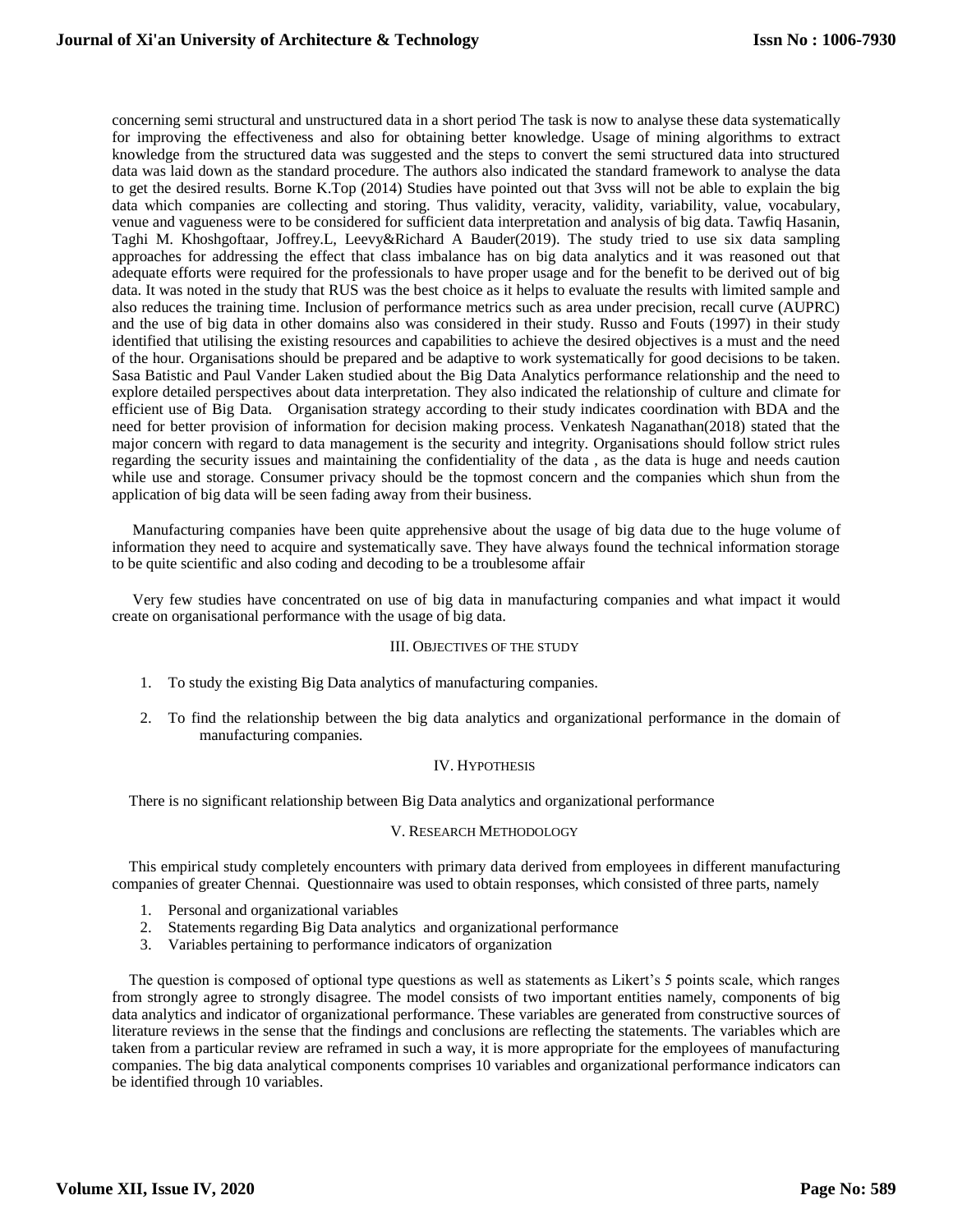#### *3.1 Reliability Analysis and Pilot Study*

After constructing the research instrument, the researcher intended to check its reliability through the statistical tool. In order to conduct this pilot study, the researcher obtained 100 responses from the top manufacturing companies through convenience sampling method. The researcher meticulously selected Cronbach alpha method, actually this method verifies how far the statements are well understood by the respondents. The required benchmark Cronbach alpha value is 0.75 which actually indicates the percentage of variance. More the variance is, it is an indicator for better knowledge about the employees in expressing their responses. The direct application of Cronbach alpha method derived 0.870 for big data analytics, whereas the 10 statements of organizational performance scored 0.888. Both these values are above 0.75, therefore the researcher come to the conclusion that the constructs pertaining to Big Data analytics and organizational performance is well understood by the employees and able to meet the practical implications prevailing in manufacturing companies.

#### *3.2 Main Study Data Collection*

Again, the researcher applied convenience sampling method to collect maximum information and transparent notions from the employees of top manufacturing companies in greater Chennai. The researcher circulated 300 questionnaires among the employee and able to obtain 227 filled in responses. Hence the sample size of the research is 227. These responses are systematically tabulated and coded in SPSS package version 23, to automatically analyze the responses from the employees. Data mining process is done at this stage to clean the data and also to verify the existence of variance for reliability as well as the normality of the data. It is found through the application of exploratory factor analysis, Cronbach alpha method and confirmatory factor analysis that two blocks of analysis, namely, Big Data analytics capabilities and organizational performance are respectively 0.820 and 0.891. This shows that all the 227 responses are the employees of manufacturing company's have considerable amount of variance and displayed a wide normality for the rational representation of perceptual difference among the employees.

#### IV. ANALYSIS AND DISCUSSION

The subsequent application of exploratory factor analysis and confirmatory factor analysis, the researcher is able to obtain the individual variable loadings to display the importance of variables considered for the research. The following table completely enumerates the individual variable loadings of the variables pertaining to Big Data analytics capabilities and organizational performance.

| <b>KMO</b> and Bartlett's Test                           |                    |         |  |  |
|----------------------------------------------------------|--------------------|---------|--|--|
| Kaiser-Meyer-Olkin Measure of Sampling Adequacy.<br>.706 |                    |         |  |  |
|                                                          | Approx. Chi-Square | 373.060 |  |  |
| Bartlett's Test of Sphericity                            | df                 | 45      |  |  |
|                                                          | Sig.               | നന      |  |  |

| 11<br>аΓ |  |
|----------|--|
|----------|--|

| ani |  |
|-----|--|
|-----|--|

| <b>Rotated Component Matrixa</b> |           |              |  |  |
|----------------------------------|-----------|--------------|--|--|
|                                  | Component |              |  |  |
|                                  | 1         | $\mathbf{2}$ |  |  |
| B <sub>I9</sub>                  | .735      |              |  |  |
| B <sub>I8</sub>                  | .639      |              |  |  |
| BI7                              | .600      |              |  |  |
| <b>BI10</b>                      | .545      |              |  |  |
| <b>BI5</b>                       | .499      |              |  |  |
| B <sub>I6</sub>                  | .455      |              |  |  |
| BI2                              |           | .814         |  |  |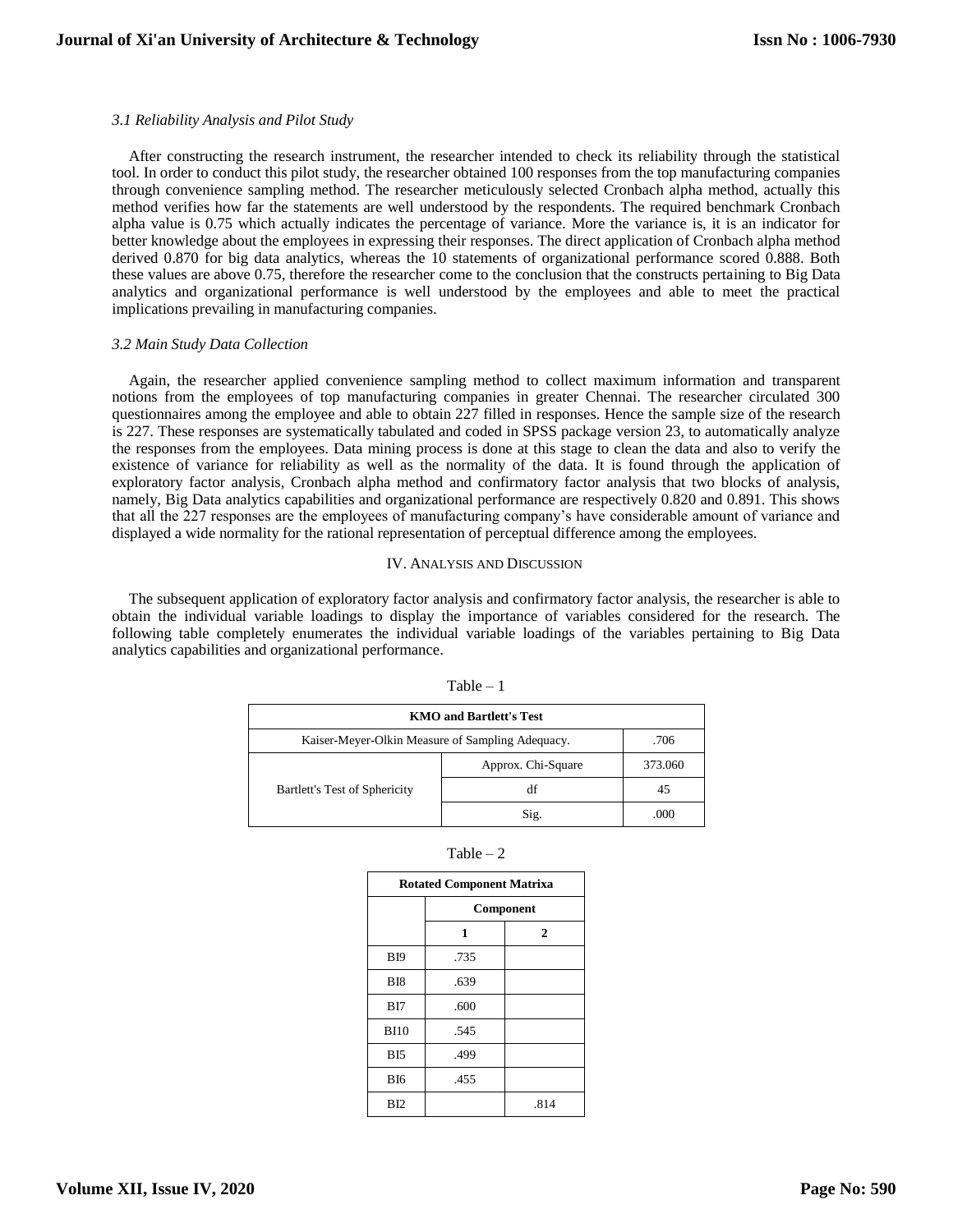| BI3             | .792 |
|-----------------|------|
| BI4             | .678 |
| B <sub>11</sub> | .541 |
|                 |      |
|                 |      |

After these loadings the researcher confirmed those variables through confirmatory factor analysis considered to be a sophisticated tool for the validity of research. In this analysis it is found that all the individual variable loadings are greater than 0.4. The researcher can deduce intellectually that the variables have very good representation to surmount the factors namely Data efficiency and collective approach. After confirming these two independent Big Data analytics factors and the dependent organizational performance factors the researcher intended to establish the nature of relationship between the factors of Big Data analytics and the dependent organizational performance. Therefore, the researcher applied linear multiple regression analysis and following results are obtained.

|                 | Table $-3$           |     |
|-----------------|----------------------|-----|
|                 | <b>Model Summary</b> |     |
| $\bf{D}$ Conore | Adjusted D Conore    | štı |

| Model                              | R     | <b>R</b> Square | <b>Adjusted R Square</b> | <b>Std. Error of the</b><br><b>Estimate</b> |  |
|------------------------------------|-------|-----------------|--------------------------|---------------------------------------------|--|
|                                    | .220a | .048            | .044                     | .79510                                      |  |
| a. Predictors: (Constant), DE, CAP |       |                 |                          |                                             |  |

From the above table it is found that r2 value is greater than the required value of significance, which is sufficient enough to prove the validity of the variables that exist between the factors data efficiency, collective approach and organizational performance. It is also confirmed with the results of two way analysis of variance.

|                                                   |              |                       | <b>ANOVAa</b> |                    |        |                   |
|---------------------------------------------------|--------------|-----------------------|---------------|--------------------|--------|-------------------|
|                                                   | <b>Model</b> | <b>Sum of Squares</b> | df            | <b>Mean Square</b> | F      | Sig.              |
|                                                   | Regression   | 15.955                |               | 7.977              | 12.619 | .000 <sub>b</sub> |
|                                                   | Residual     | 314.197               | 497           | .632               |        |                   |
|                                                   | Total        | 330.151               | 499           |                    |        |                   |
| a. Dependent Variable: organizational performance |              |                       |               |                    |        |                   |
| b. Predictors: (Constant), DE,CAP                 |              |                       |               |                    |        |                   |

Table  $-4$ 

From the above table it can be ascertained that the F value and its probability value are statically significant at 5% level. Therefore, it can be concluded that there is significance influence of data efficiency, collective approach on performance of organization. The individual effect of independent variables further identified in the following coefficient table

|       | Coefficientsa |                                    |            |                              |        |      |
|-------|---------------|------------------------------------|------------|------------------------------|--------|------|
| Model |               | <b>Unstandardized Coefficients</b> |            | Standardized<br>Coefficients |        | Sig. |
|       |               | B                                  | Std. Error | Beta                         |        |      |
|       | (Constant)    | 2.660                              | .182       |                              | 14.596 | .000 |
|       | DE            | .113                               | .032       | .158                         | 3.559  | .000 |
|       | CAP           | .125                               | .044       | .126                         | 2.836  | .005 |

Table  $-5$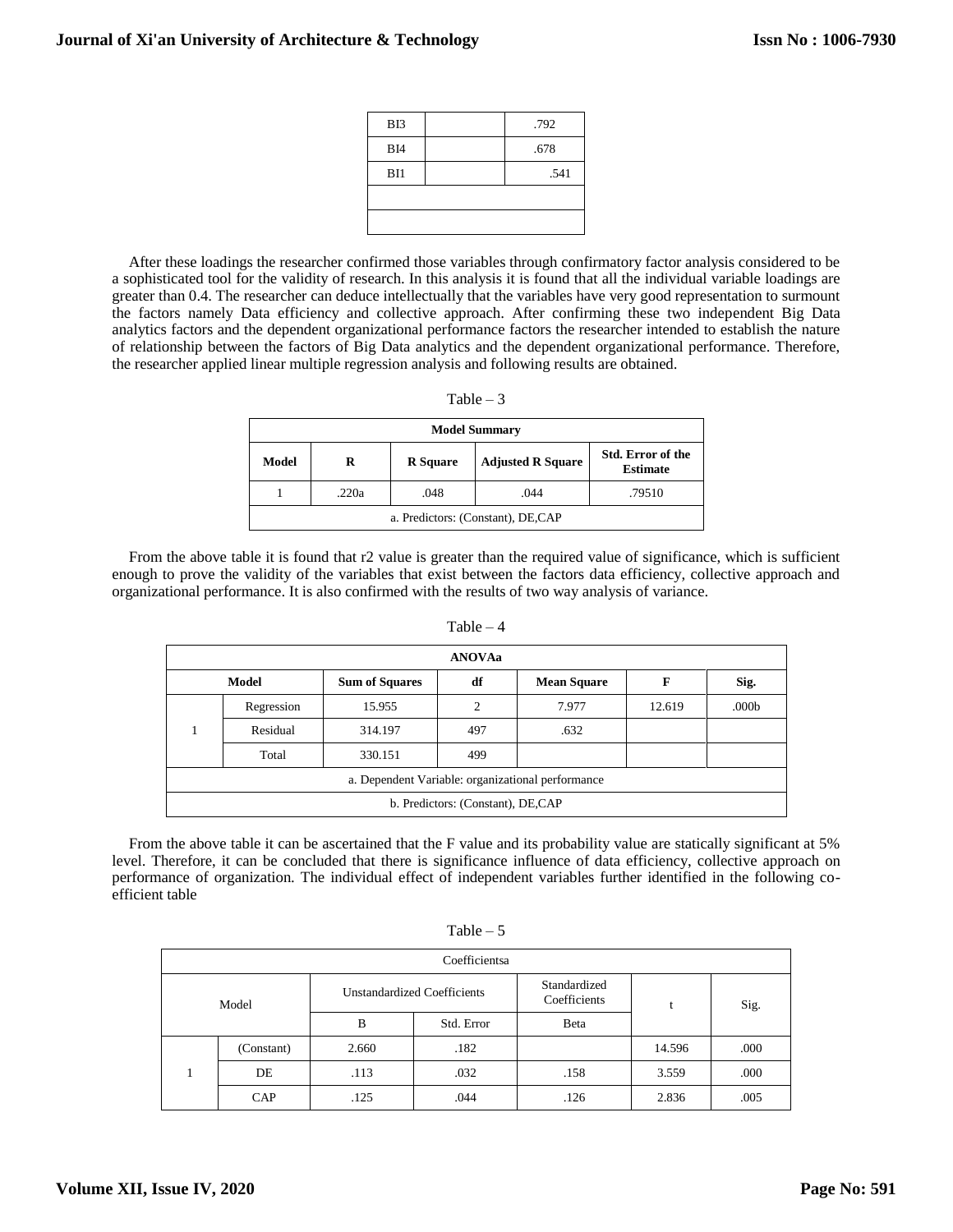#### a. Dependent Variable: Organizational performance

From the above table it is revealed that the beta values, t-value and probability value are all significant and positive at 5 percent level. As a corollary result, it also revealed that, there is an optimistic impact of data efficiency and collective approach over organizational performance. After establishing the optimistic relationship between the independent variables and a dependent factor the researcher intended to validate the model through structural equation model (SEM). The structural equation model is a combination of confirmatory factor analysis and linear multiple regression analysis. So far both confirmatory factor analysis and linear multiple regression analysis were done as stated in the table no's 1, 2 and 3. These model fit can be verified through the following fit indices namely, goodness of fit index (GFI), comparative fit index (CFI), normed fit index (NFI), root mean square error of approximation (RMSEA). These fit indices and their benchmark values are clearly displayed in the following table

| S.No.            | <b>Indicators</b>                               | <b>Value</b>        | <b>Benchmark</b>      |
|------------------|-------------------------------------------------|---------------------|-----------------------|
| 1.               | Chi-Square Value with Significance              | $3.214$ , P= $.543$ | greater than 0.05     |
| $\overline{2}$ . | Goodness of Fit Index (GFI)                     | 0.975               | greater than 0.9      |
| 3.               | Comparative Fit Index (CFI)                     | 0.972               | greater than 0.9      |
| $\overline{4}$ . | Normed Fit Index (NFI)                          | 0.964               | greater than 0.9      |
| 5.               | Root Mean Square error of appropriation (RMSEA) | 0.08                | less than or $= 0.08$ |

| ante |  |  |
|------|--|--|
|------|--|--|

From the above table it is identified that all the fit indices are very much satisfied the bench mark proposed by Hair & Black (2001). This implies that the relationship between factors of Analytics of Big Data and organizational performance are positively correlated. This also forces to reject the hypothesis considered by the researcher

#### V. FINDINGS AND CONCLUSION

It is concluded from the research that the augmented technologies encompassing Big Data analytics and its implications are the scientific methods to impart a knowledgeable work environment on the employees. The big data analytics and its efficiencies are able to dispose some of the complexities, management difficulties and hindrances generally arouse in a working environment. It is also believed that the employees are continuously motivated to increase the individual efficiency, through knowledge orientation emanated in the analytics of big data. Actually, the big data analytics diminishes the heuristic and time-consuming activities within the organization and systematically transforms the working environment organization into productive and profitable arena.

#### REFERENCES

- [1] Jens Baum,Christoph Laroque,Benjamin Oeser, Anders Skoogh and Mukund Subramaniyan . Application of Big Data analytics and Related Technologies in Maintenance-Literature based Research.
- [2] TK.Das andP.M. Kumar, Big Data Analytics: A Framework for unstructured data analysis. International journal of Engineering and Technology5(1)(2013),pp153-156
- [3] Borne K. Top 10 Big Data challenges a serious look at 10 big data vs Tech.Rep 2014 (online) Available:https:#www.map.com/blog/top 10 big data challenges look – 10- by data –v.
- [4] Tawfiq Hasanin,Taghi M. Khoshgoftaar,Joffrey .L.Leevy & Richard A Bauder, Journal of Big Data 6 Article Number 107 (2019).
- [5] Barton. D and D, Court (2012),"Making advanced analytics work for you" Harvard Business Review, 90 pp 78-83.
- [6] Russo.M.V. and P. A.Fouts(1997),:A resource based perspective on corporate environmental performance and profitability." Academy of Management Journal 40.pp 534 -559.
- [7] Sasa Batistic and Paul Vander Laken, The history, evolution and future of big data and analytics: a bibliometric analysis of its relationship to performance in organisations. British Journal of Management, vol 30,229-251 (2019)DOI:10,1111/1467-8551,12340.